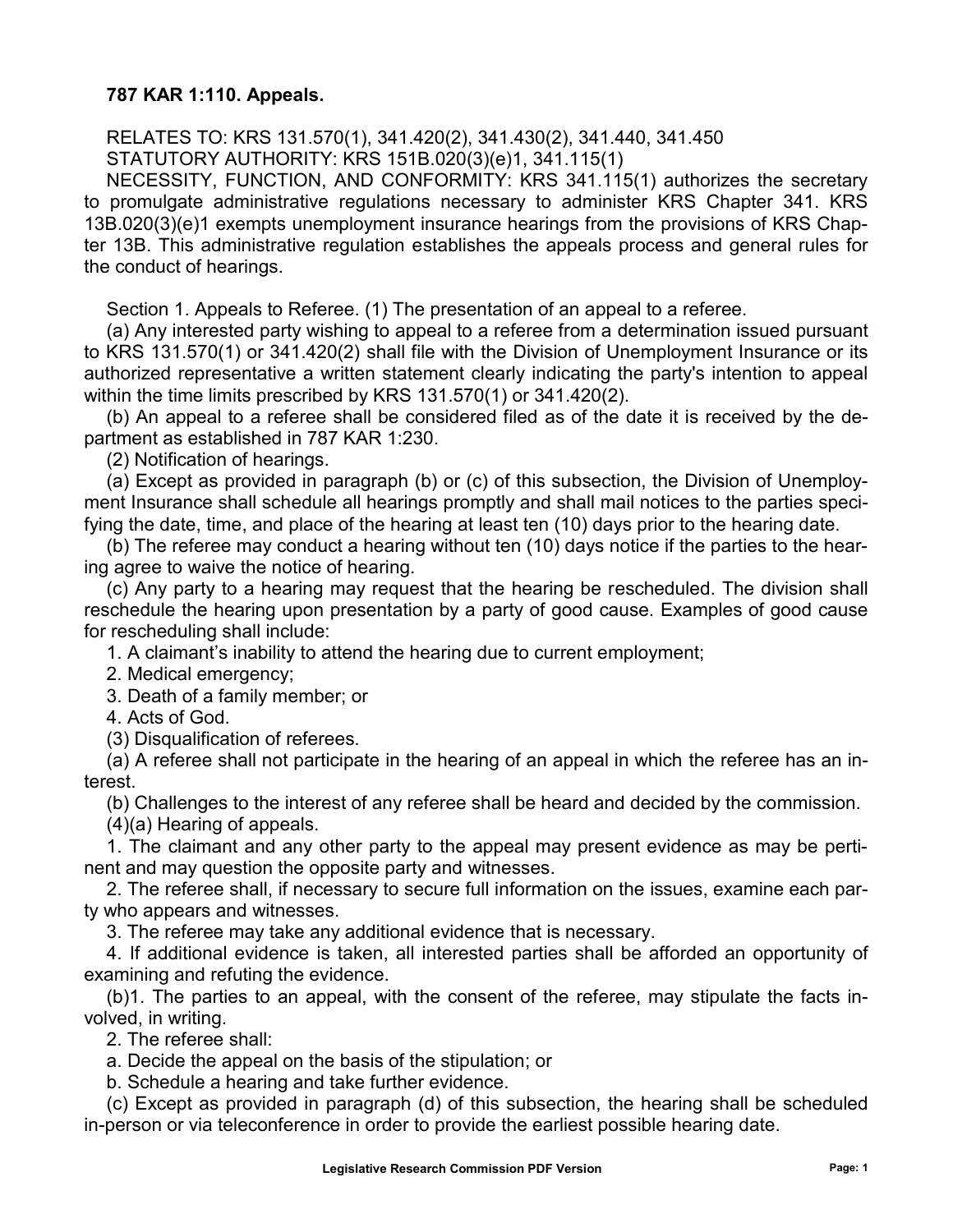(d) The hearing shall be scheduled via teleconference if an in-person hearing would:

1. Create undue expense for any party;

2. Require any party to travel more than fifty (50) miles;

3. Put either party or the referee at personal risk; or

4. Create a security risk for the public or division staff.

(e) The referee may grant a continuance of a hearing in order to secure necessary evidence.

(f)1. Parties to a teleconference hearing who wish to introduce documents or written materials into the record at the referee hearing shall provide copies of the documents to the referee and the opposing party prior to the hearing.

2. Failure to provide both the referee and the opposing party with copies of the evidence shall result in its being excluded from the record.

(5) Decisions.

(a)1. After the hearing is concluded, the referee shall set forth in writing the referee's finding of facts on the issues involved, the decision, and the reasons for the decision.

2. If the appellant fails to appear and prosecute an appeal, the referee shall summarily affirm the determination.

(b) Copies of the decision shall be mailed to the claimant and other parties to the appeal, and a copy shall be retained in the division's files.

(c)1. The recording of the hearing shall be retained in the division's files pending further appeal.

2. If an appeal is not initiated, the recording may be deleted ninety (90) days from the date the final administrative decision is mailed.

(d)1. Any referee decision may be superseded and amended after being released in order to correct obvious technical errors or omissions.

2. The corrected decision shall have the same appeal rights as the decision that it amends or corrects.

(e) If the decision is to deny previously awarded benefits either retroactively or forthwith, a stop payment directive shall be issued to the division by the referee on the date the decision is mailed to the claimant.

Section 2. Appeals to the Commission From a Referee Decision. (1) Presentation of an appeal to the commission.

(a)1. Any interested party wishing to appeal to the commission from a decision of a referee shall give notice in writing to the commission, the division, or the division's authorized representative in any form that clearly indicates the party's intention to appeal.

2. The appeal shall be mailed by the division to other interested parties.

(b) An appeal, based on the conformity of the appeal with the requirements of KRS 341.420(4), shall be considered initiated and filed as of the date it is received by the department as established in 787 KAR 1:230.

(c) The commission shall:

1. Grant or deny the application for leave to appeal without a hearing; or

2. Notify the parties to appear at a specified place and time for appeal on the application.

(2) Hearing of appeals.

(a)1. Except if the commission orders cases removed to it from a referee, all appeals to the commission shall be heard upon the records of the division and the evidence and exhibits introduced before the referee.

2. In the hearing of an appeal on the record, the parties may present written arguments and present oral arguments.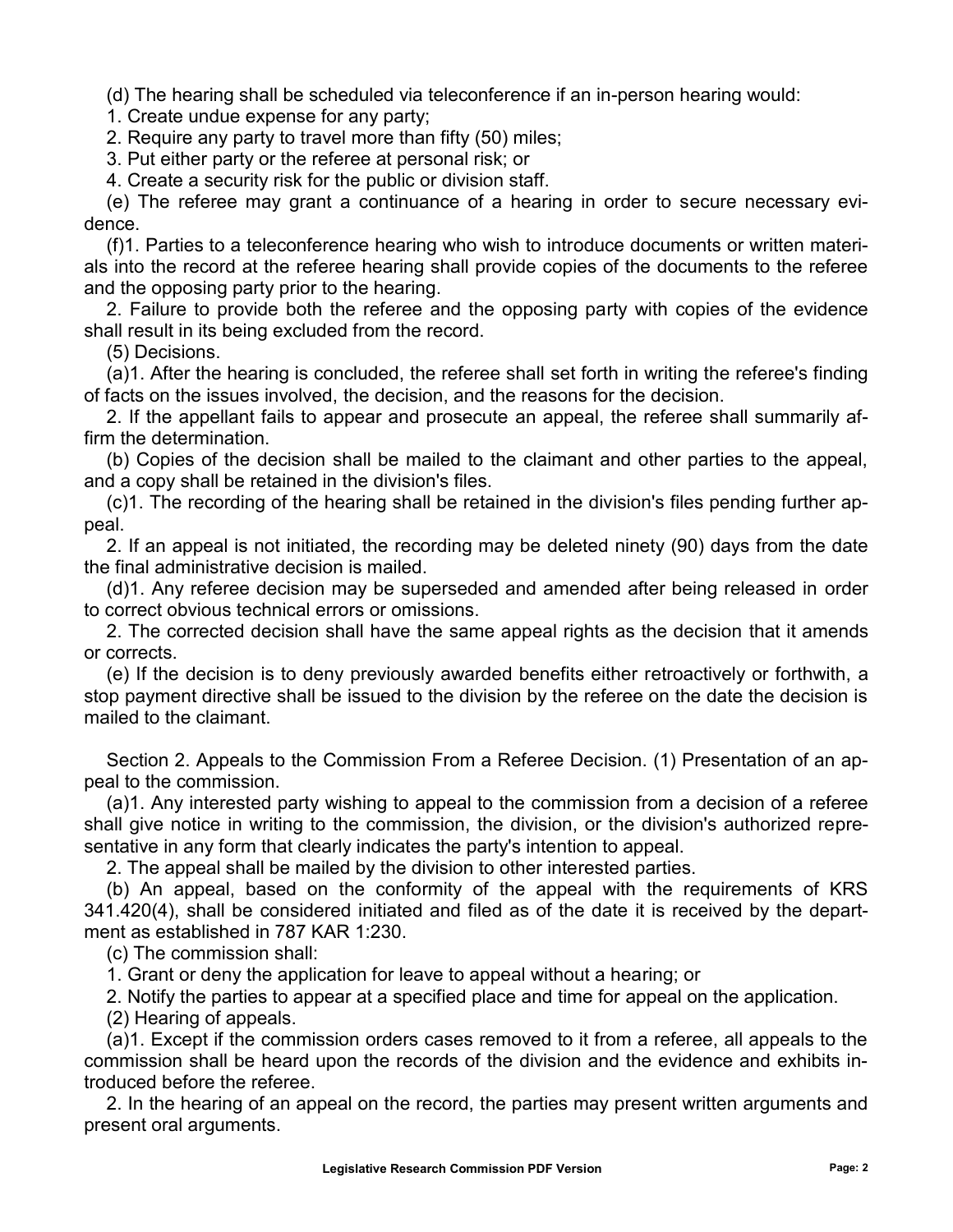3.a. The party presenting an appeal to the commission (appellant) shall have ten (10) days from the date of mailing of the commission's notification of appeal receipt within which to file a written argument.

b. The appellee shall have seven (7) days thereafter within which to file response.

4. Written argument shall be considered filed as of the date it is received by the department as established in 787 KAR 1:230.

5. The commission may extend the time for filing written argument upon a showing of good cause, in accordance with the examples listed in Section 3(2)(c)1 through 4 of this administrative regulation. by either party to the appeal.

(b)1. The commission may direct the taking of additional evidence before it, if needed, in order to determine the appeal.

2. If additional evidence is necessary to determine the appeal, the parties shall be notified of the time and place the evidence shall be taken at least seven (7) days prior to the date on which the evidence will be taken.

(c)1. The commission may return any case or issue to a referee for the taking of additional evidence.

2. The referee shall take the testimony in the manner prescribed for the hearing of appeals before referees and shall return the record to the commission for its decision.

(3) Any case ordered by the commission to be removed to it from a referee shall be heard and decided by the commission in the manner prescribed in Section 3 of this administrative regulation.

(4) The determination of appeals before the commission.

(a)1. Following the conclusion of a hearing, the commission shall issue a written decision, which shall affirm the decision of the referee or present a separate finding of facts, decision, and reasons.

2. The decision shall be signed by members of the commission who heard the appeal.

3.a. The commission may designate a decision a precedent for future cases of similar circumstance if the decision:

(i) Is a matter of first impression;

(ii) Clarifies or defines the application of statutory language;

(iii) Reverses a previous precedential commission decision; or

(iv) Adopts a court decision.

b. A decision designated a precedent shall be binding on all lower levels of determination.

(b)1. If a decision of the commission is not unanimous, the decision of the majority shall control.

2. The minority may file a dissent from the decision of the majority setting forth the reasons why it fails to agree with the majority.

(c) Copies of the decision shall be mailed to all interested parties.

(d) Ninety (90) days after the administrative remedies have been exhausted, the commission may delete the recording of the hearing under review unless the commission has previously been served with summons and complaint pursuant to KRS 341.450.

(5) Reconsideration.

(a) A party adversely affected by a decision of the Kentucky Unemployment Insurance Commission may, within ten (10) days of the mailing date of the decision, request in writing a reconsideration of the commission's decision.

1. The commission shall grant or deny the request for reconsideration based on the conformity of the request to this paragraph.

2. A request for reconsideration shall be considered initiated and filed as of the date it is received by the department as established in 787 KAR 1:230.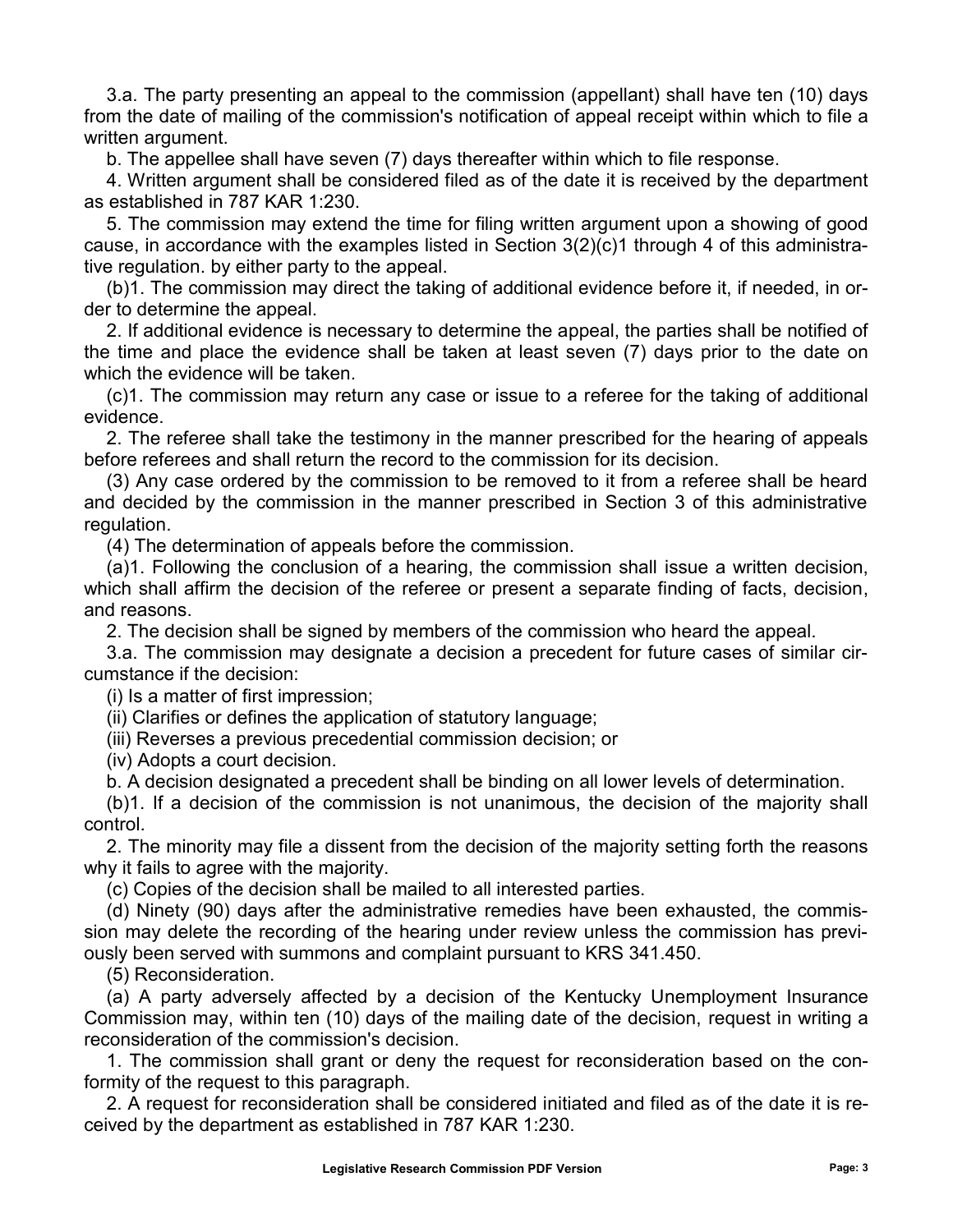(b) A request for reconsideration of a decision of the commission shall not stay the running of time for appeal to the circuit court.

(6) Precedent decision process and digest.

(a) The Kentucky Unemployment Insurance Commission shall develop, distribute, and maintain a manual or digest containing all precedent decisions currently valid.

(b) Individual decisions shall be available on request without charge.

Section 3. Appeals to the Commission From an Employing Unit.

(1) Presentation of an appeal to the commission.

(a) Any employing unit wishing to make application for review of any administrative determination pursuant to KRS 131.570(1) or 341.430(2) shall do so by filing with the commission, the division, or the division's authorized representative a written statement clearly indicating the employing unit's intention to appeal within the time limits prescribed by KRS 131.570(1) or 341.420(2).

(b) An appeal shall be considered initiated and filed as of the date it is received by the department as established in 787 KAR 1:230.

(2) Notification of hearings.

(a) Except as provided in paragraph (b) or (c) of this subsection, upon receipt of an appeal under this section, the commission shall:

1. Deny the appeal as untimely; or

2. Promptly schedule a hearing and mail notices to all interested parties specifying the date, time, and place of the hearing at least ten (10) days prior to the hearing date.

(b) The commission or its representative may conduct a hearing without ten (10) days notice if the parties to the hearing agree to waive the notice of hearing.

(c) Any party to a hearing may request that the hearing be rescheduled. The commission shall reschedule the hearing upon presentation by a party of good cause. Examples of good cause for rescheduling shall include:

1. A claimant's inability to attend the hearing due to current employment;

2. Medical emergency;

3. Death of a family member; or

4. Acts of God.

(3) Appointment of commission representative.

(a) The commission may direct that any hearing be conducted on its behalf by an authorized representative.

(b) A representative shall not participate in the hearing of an appeal in which the representative has an interest.

(c) Challenges to the interest of any representative shall be heard and decided by the commission.

(4) Hearing of appeals.

(a) Any party to the appeal may present pertinent evidence and may question the opposite party and witnesses.

1. The commission shall, if it deems it necessary to secure full information on the issues, examine each party who appears and witnesses.

2.a. The commission may take any additional evidence which is necessary.

b. If additional evidence is taken, all interested parties shall be afforded an opportunity of examining and refuting the evidence.

(b)1. The parties to an appeal, with the consent of the commission or its authorized representative, may stipulate the facts involved, in writing.

2. The commission shall: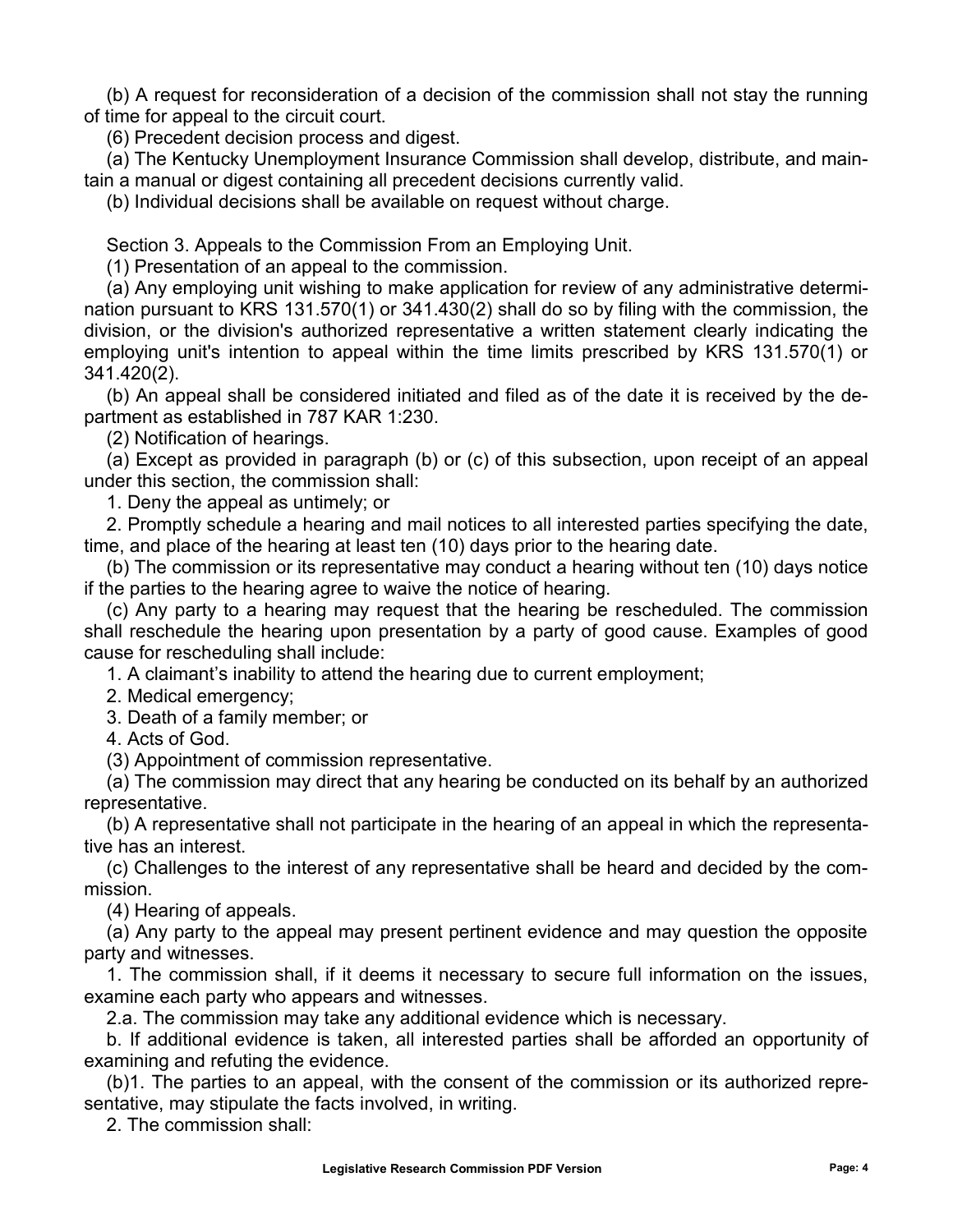a. Decide the appeal on the basis of the stipulation; or

b. Schedule a hearing and take further evidence.

(c) Except as provided in paragraph (d) of this subsection, the hearing shall be scheduled in-person or via teleconference in order to provide the earliest possible hearing date.

(d) The hearing shall be scheduled via teleconference if an in-person hearing would:

1. Create undue expense for any party;

2. Require any party to travel more than fifty (50) miles;

3. Put either party or the referee at personal risk; or

4. Create a security risk for the public or division staff.

(e) The commission may grant a continuance of a hearing in order to secure necessary evidence.

(f)1. Parties to a teleconference hearing who wish to introduce documents or written materials into the record at the hearing shall provide copies of the documents to the commission and to the opposing party prior to the hearing.

2. Failure to provide both the commission and the opposing party with copies of this evidence shall result in its being excluded from the record.

(5) Decisions.

(a)1. Following the conclusion of a hearing, the commission shall set forth in writing its finding of the facts, its decision, and its reasons for the decision.

2. If the appellant fails to appear and prosecute an appeal, the commission shall summarily affirm the administrative determination from which the appeal was made.

3. The decision shall be signed by the members of the commission who considered the appeal.

4. The commission may designate a decision a precedent for future cases of similar circumstance if the decision:

a. Is a matter of first impression;

b. Clarifies or defines the application of statutory language;

c. Reverses a previous precedential commission decision; or

d. Adopts a court decision.

5. A decision designated a precedent shall be binding on all lower levels of determination.

(b)1. If a decision of the commission is not unanimous, the decision of the majority shall control.

2. The minority may file a dissent from the decision of the majority setting forth the reasons why it fails to agree with the majority.

(c) Copies of the decision shall be mailed to all interested parties.

(d) Ninety (90) days after the administrative remedies have been exhausted, the commission may delete the recording of the hearing under review unless the commission has previously been served with summons and complaint pursuant to KRS 341.450.

(e)1. Any commission decision may be superseded and amended after being released in order to correct obvious technical errors or omissions.

2. The corrected decision shall have the same appeal rights as the decision which it amends or corrects.

(6) Reconsideration.

(a) Any party adversely affected by a decision of the commission may, within ten (10) days of the mailing date of the decision, file a request in writing for reconsideration of the commission's decision.

1. The commission shall grant or deny the reconsideration based on the conformity of the request to this paragraph.

2. A reconsideration shall be considered initiated and filed as of the date it is received by the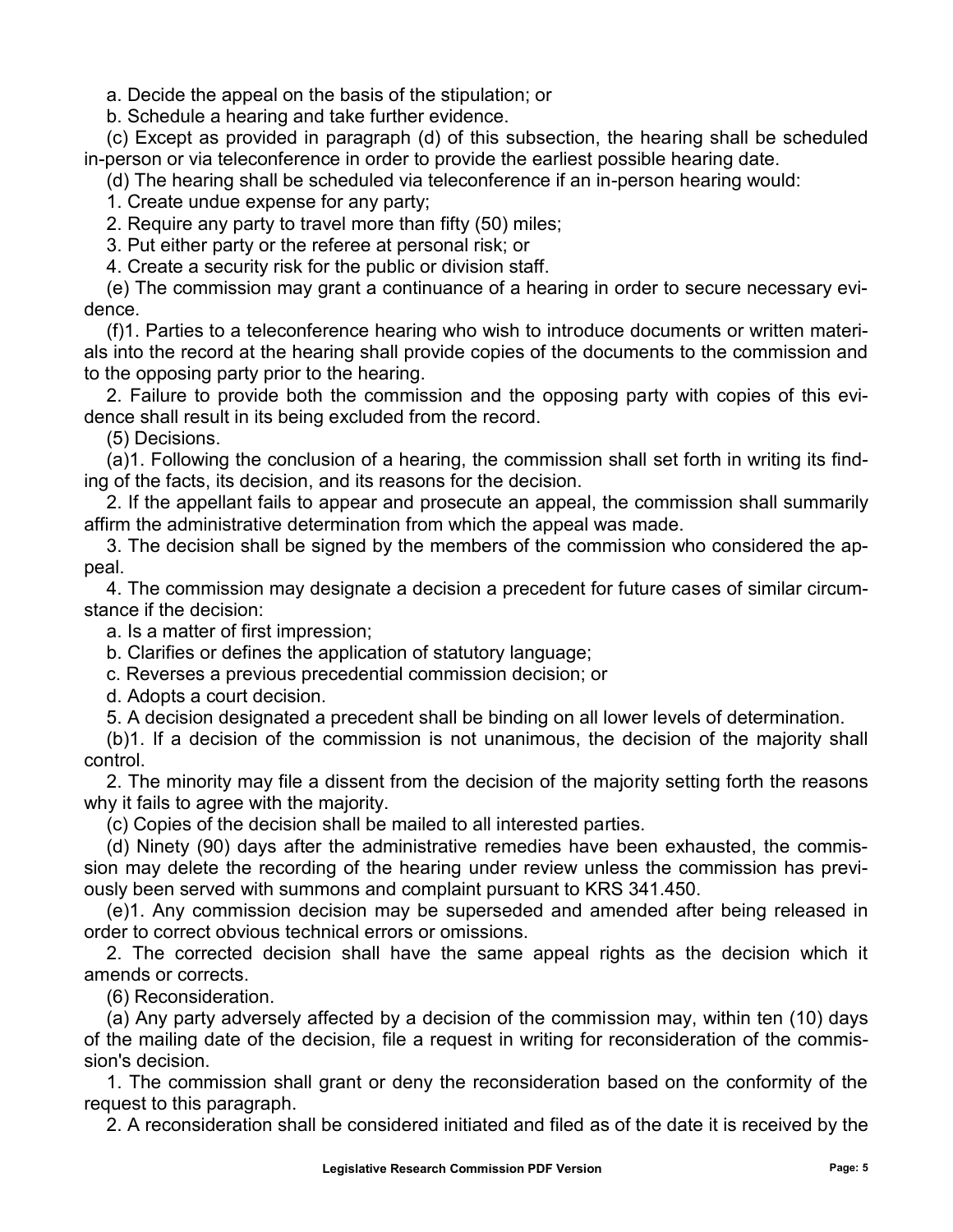department as established in 787 KAR 1:230.

(b) A request for reconsideration of a decision of the commission shall not stay the running of time for appeal to the circuit court.

Section 4. General Rules for Referee and Commission Appeals. (1) Issuance of subpoenas. Subpoenas requested by a claimant or an employer to compel the attendance of witnesses or the production of records for any hearing of an appeal shall be issued only on a sworn statement by the party applying for the issuance setting forth the substance of the anticipated proof to be obtained and the need for the proof.

(2) Appeal record.

(a) All reports, forms, letters, transcripts, communications, statements, determinations, decisions, orders, and other matters, written or oral, from the worker, employer, or personnel or representative of the division that have been written, sent, or made in connection with an appeal shall constitute the record with respect to the appeal.

(b) Pursuant to KRS 341.440, a digital recording shall be made of any hearing conducted by the division or commission.

(3) Supplying information from the records of the Division of Unemployment Insurance.

(a) Information from the records of the division shall be furnished to an interested party or representative to the extent necessary for the proper presentation of the party's case, only upon written request.

(b) All requests for information shall state, as clearly as possible, the nature of the information desired.

(c) An interested party or representative may examine a record in the possession of a referee, the commission, or its authorized representative at a hearing.

(4) Conduct of hearings.

(a) All hearings shall be conducted informally without regard to common law, statutory or technical rules, or procedure and in a manner as to determine the substantial rights of the parties.

(b) The parties and their witnesses shall testify under oath or affirmation.

(c) All issues relevant to the appeal shall be considered and passed upon.

(5) Reopening hearings.

(a) Any party to an appeal who fails to appear at the scheduled hearing may, within seven (7) days from the hearing date, request a rehearing.

(b) The request shall:

1. Be granted if the party has shown good cause, in accordance with the examples listed in Section 3(2)(c)1 through 4 of this administrative regulation, for failure to appear;

2. Be in writing;

3. Set forth the reasons for the failure to attend the scheduled hearing; and

4. Be mailed or delivered to the office where the appeal was filed, to the Appeals Branch, Division of Unemployment Insurance, Frankfort, Kentucky, or to the Unemployment Insurance Commission, Frankfort, Kentucky.

(c) Upon the rehearing being granted, notice of the time and place of the reopened hearing shall be given to the parties or to their representatives.

(6) Providing a digital recording of testimony to interested parties.

(a) Parties or their authorized representatives may secure a duplicate of the recording of testimony made at a hearing. To request a duplicate, the party or authorized representative shall:

1. Contact the Kentucky Unemployment Insurance Commission at the address listed on the decision; and